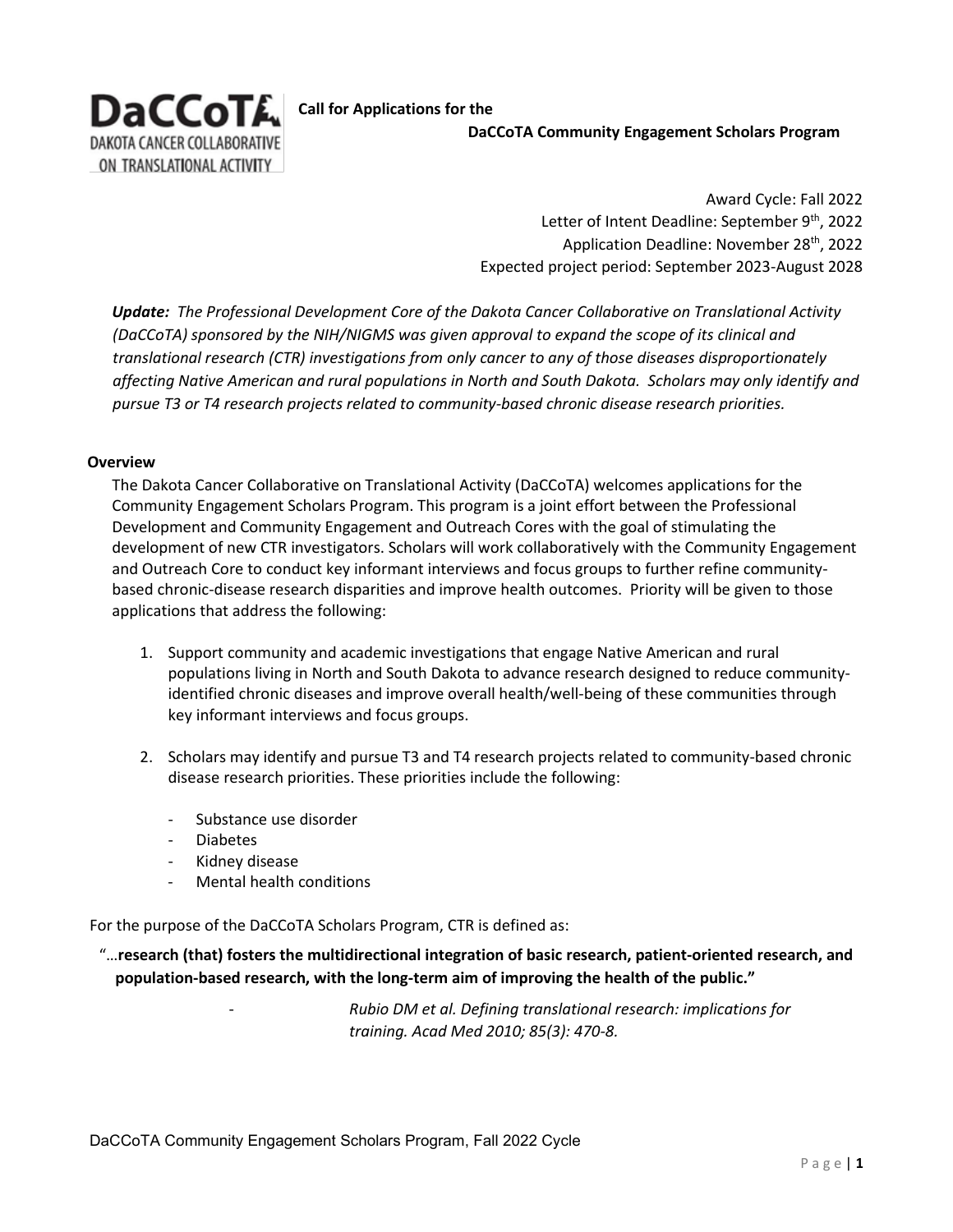

# **Program Requirements**

- 50%-time commitment in a mentored CTR over a five-year period. The applicant may propose a collaboration or may contact the DaCCoTA Professional Development Core and Clinical Research Resources and Facilities Core in advance of applying for assistance finding potential collaborator(s) and mentors.
- Attendance and participation in the Annual DaCCoTA Symposiums while an awardee.
- Completion of the curriculum for DaCCoTA Scholars [\(https://med.und.edu/daccota/\\_files/pdfs/daccota\\_curriculum.pdf\).](https://med.und.edu/daccota/_files/pdfs/daccota_curriculum.pdf)
- Submission of an annual productivity report and consent to be tracked longitudinally for reporting DaCCoTA success to NIH.

### **Eligibility**

- Terminal degree of MD, PhD, or equivalent (e.g. PharmD, OT, PT, NP). If there are questions about qualifications, please contact the core director (lee.baugh@usd.edu).
- Must hold a current, full-time faculty appointment at a partnering institution. Partnering institutions can be found on the DaCCoTA Website (https://med.und.edu/daccota/).
- No current or prior support from an R01 or equivalent.
- No current project funding (PI role) through an NIH IDeA program (e.g., COBRE, INBRE, DaCCoTA, etc.).
	- Demonstrated success in conducting mentored or independent research.
- Early track record of publication.
- Eligibility to apply for NIH funds (i.e., US citizen or permanent resident).

### **Application Deadlines**

- Letters of intent (1-page maximum) are due September  $9<sup>th</sup>$ , 2022. Letters of intent must include: 1). Study title 2). Study overview 3). Grant category targeted (e.g. Basic Scholars, CROP, CES) 4). Identifying the clinician and non-clinician mentor.
- Letters of Intent must be accompanied by a list of pending, current, and previous grant funding received by the applicant. Each grant should be described by title, major goals, status of support, project number, name of PD/PI, source of support, primary place of performance, project/proposal start and end date, total award amount, and person months (academic, calendar, summer) allocated per budget period
- Full applications will be invited from selected applicants and will be due November 28<sup>th</sup>, 2022.
- Awards will be announced in September-October 2023. The expected project period is September 2023-August 2028.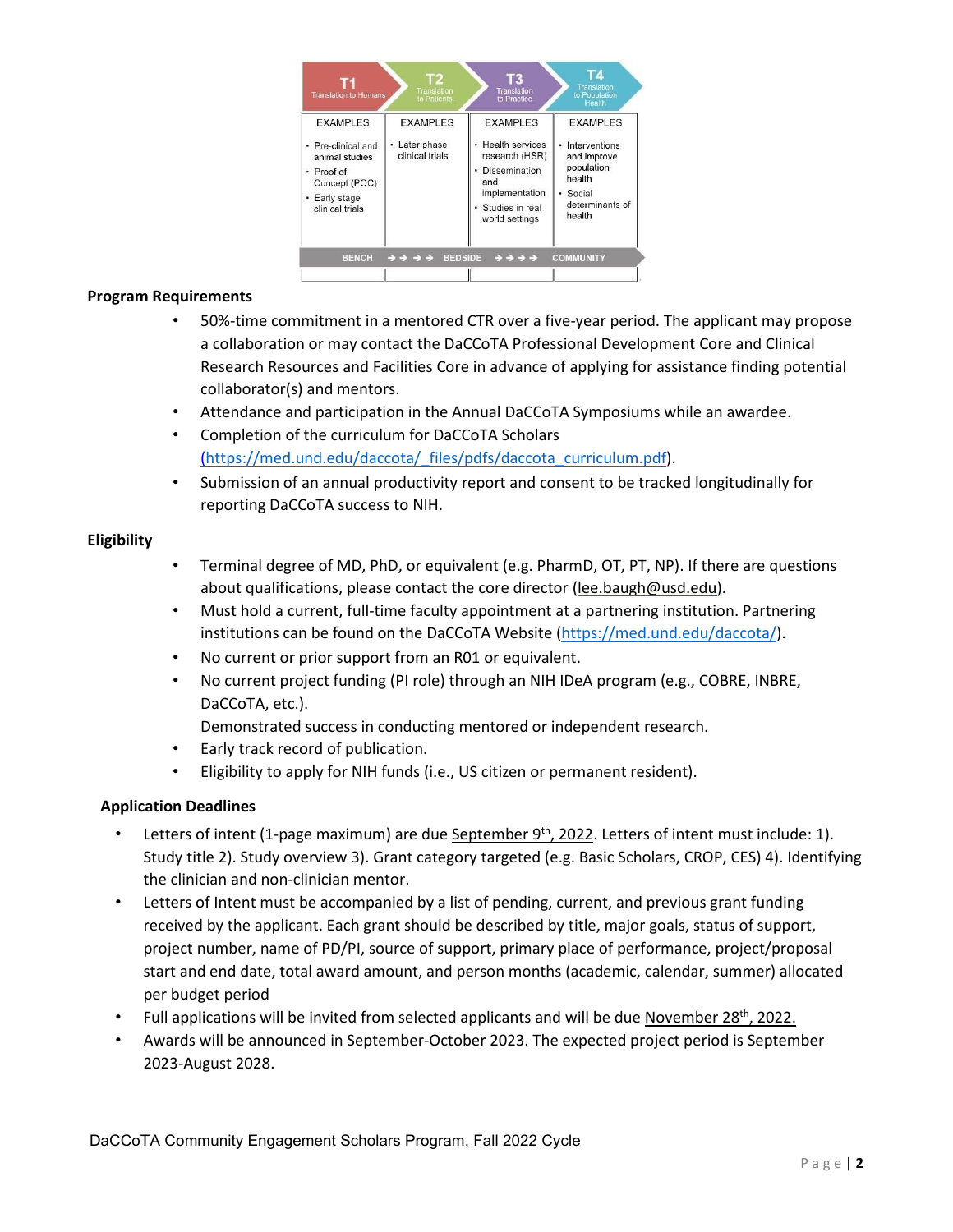- Applicants must consult the [Professional Development Core](https://med.und.edu/daccota/professional-development-core.html) [wel](https://med.und.edu/daccota/professional-development-core.html)l in advance of application submission for assistance with project development.
- Applicants must also consult with th[e Biostatistics, Epidemiology, and Research Design Core; th](https://med.und.edu/daccota/biostatistics-epidemiology-research-design-core.html)e [Community Engagement and Outreach Core; an](https://med.und.edu/daccota/community-engagement-outreach-core.html)d the [Clinical Research Resources and](https://med.und.edu/daccota/clinical-research-resources-facilities-core.html) [Facilities](https://med.und.edu/daccota/clinical-research-resources-facilities-core.html) [Core](https://med.und.edu/daccota/clinical-research-resources-facilities-core.html) [pri](https://med.und.edu/daccota/clinical-research-resources-facilities-core.html)or to submitting their applications. You can contact these cores by logging into the [Pathfinder Portal](https://pathfinder.med.und.edu/) [and](https://pathfinder.med.und.edu/) selecting the communication tab at the top of the page.

# **Proposed Fall '22 Timeline**

- **· RFA Release Date:** August 29th, 2022
- **· Letter of Intent Deadline:** September 9th, 2022
- **· Letter of Intent Acceptance/Decline:** September 14<sup>th</sup>, 2022
- **· Begin IRB Preparation:** September 14th, 2022
- **· Required DaCCoTA Core Meetings:** October 7th, 2022
- **· IRB Draft Application Deadline for CRRFC Consultation:** October 21st, 2022
- **· Internal Budget and Grant Approval:** November 4<sup>th</sup>, 2022
- **· Application Deadline:** November 28th, 2022
- **· Notification of Review:** January 6th, 2023
- **· IRB Submission:** Must be approved prior to final project submission to NIH for final review.
- **· Notice of Award:** September-October 2023

### **Required Application Materials**

- Face page (PHS398 Form Page 1 signed by institutional signing official, PHS398 forms are available at [https://grants.nih.gov/grants/funding/phs398/phs398.html\) I](https://grants.nih.gov/grants/funding/phs398/phs398.html)nstructions for the PHS398 forms are available at [U.S. DHHS Public Health Service Grant Application \(PHS 398\) \(nih.gov\).](https://grants.nih.gov/grants/funding/phs398/phs398.pdf)
	- o Project Summary (PHS398 Form Page 2)
	- o Relevance (no more than two or three sentences describing the relevance of this research to North and South Dakota and the research community.
- Research Plan (follow NIH guidelines for an R21 mechanism format):
	- o Specific Aims (1-page limit)
	- o Research Strategy (6-page limit)
	- o References (no page limit)
- Personal Narrative (3-page limit) with the following elements:
	- $\circ$  Describe your motivation and commitment for becoming an independently funded investigator.
	- o Identify clinical and non-clinical with their area(s) of expertise.
	- $\circ$  A plan for career development. Include role for mentors in the plan, timeline, and milestones.
	- $\circ$  Describe your past experience(s) in CTR and how you would benefit from additional training; Identify gaps in training or career development that you would like addressed through further training.
	- Personal Learning Network (2-page limit)

During your participation as a Community Engagement Scholars awardee, you'll be asked to construct a personal learning network (PLN), which is a network of people, organizations, and publications from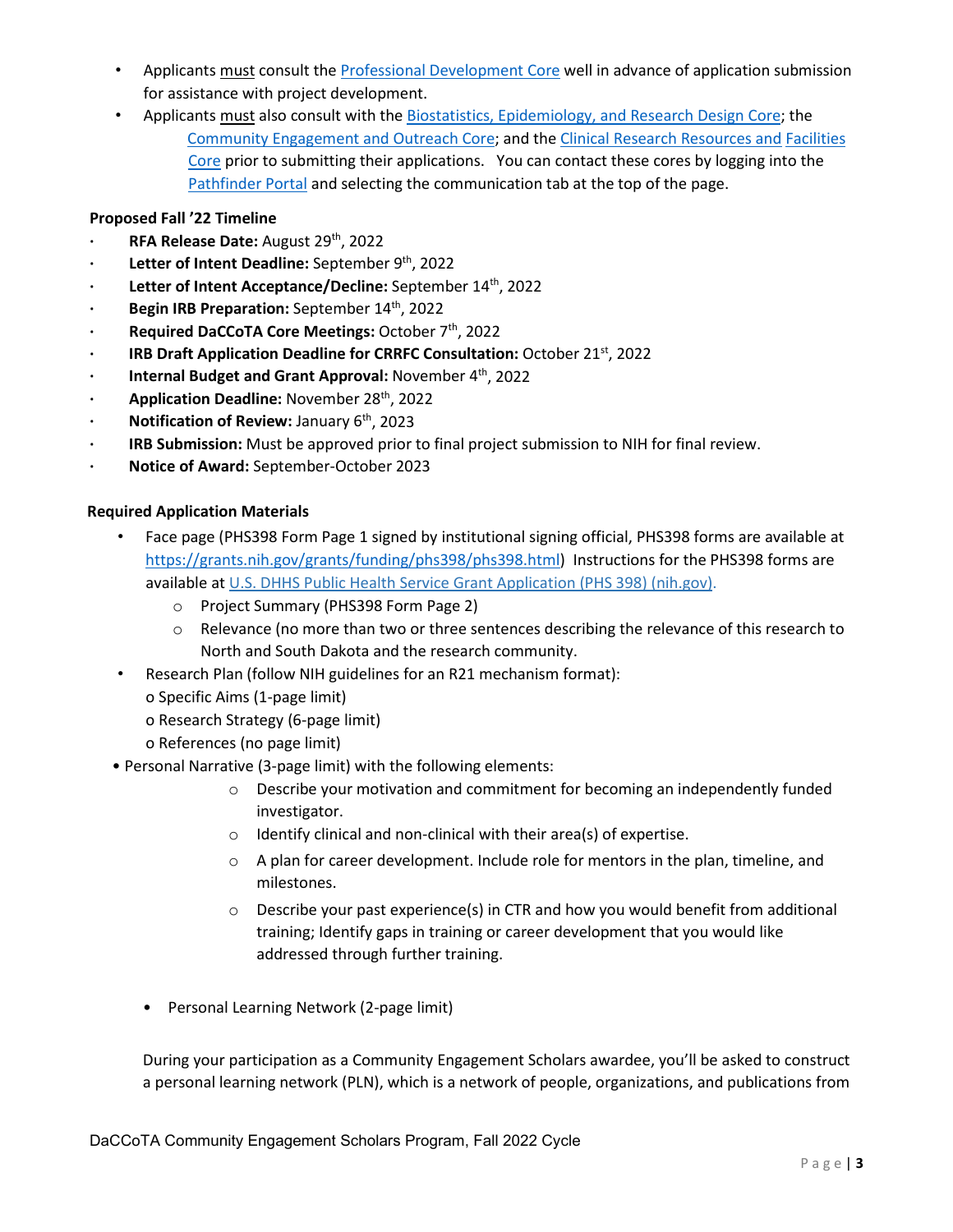which you'll receive continuing support during your participation in and following your graduation from the Community Engagement Scholars program. The Professional Development Core and the DaCCoTA believe that overall success in research is based on engagement within the interdisciplinary scientific community.

You'll describe your current PLN by answering the following questions:

o If you need advice or support in your research, whom do you ask first?

o When it comes to reading peer-reviewed literature, what are your habits e.g how often do you read? What do you read? What would you like to read more of?

o How do you learn about developments in your field?

You'll describe what you'd like your PLN to become by answering the following questions:

- o In your field, whom do you wish to become better acquainted with?
- o What organizations do you wish to better acquainted with?
- o What will your engagement look like with peer-reviewed literature in the future?

After all these questions are answered, the PDC will construct a visual representation of your PLN and work with you to expand it to fit your needs to support you. Expansion will consist of alerts on conferences, meeting opportunities with experienced researchers in your field, and expanding means of engagement in your field (e.g. social media, blogging, vlogging, conferences attendance, etc.).

- Full Curriculum Vitae of Applicant
- NIH Biosketches: Include for all collaborators, mentors, and other significant contributors.
- Letters of Collaboration and Support:
	- **EXECTERM** Letter(s) from the proposed mentor(s) indicating willingness to play this role and how s/he will assist with the development plan. The mentor should have a history of funding and not be the immediate supervisor (Division Chief, Chair, Dean, or someone you have previously published with). Scholars should have a defined area of research independent from any proposed mentor.
	- **EXECTER 1** Letters of support from mentors' and collaborators' supervisor(s) stating that they are approved to work on the project and can dedicate their time towards it
	- Two letters of recommendation, one from inside and one from outside your current institution. One can be from the mentor(s).
	- A letter from the appropriate Division Chief, Department Chair and/or Dean confirming you can and will have 50% or more protected time for research, if selected, throughout the training period and that the institution will provide equivalent support in years four and five if independent extramural funding has not been achieved.